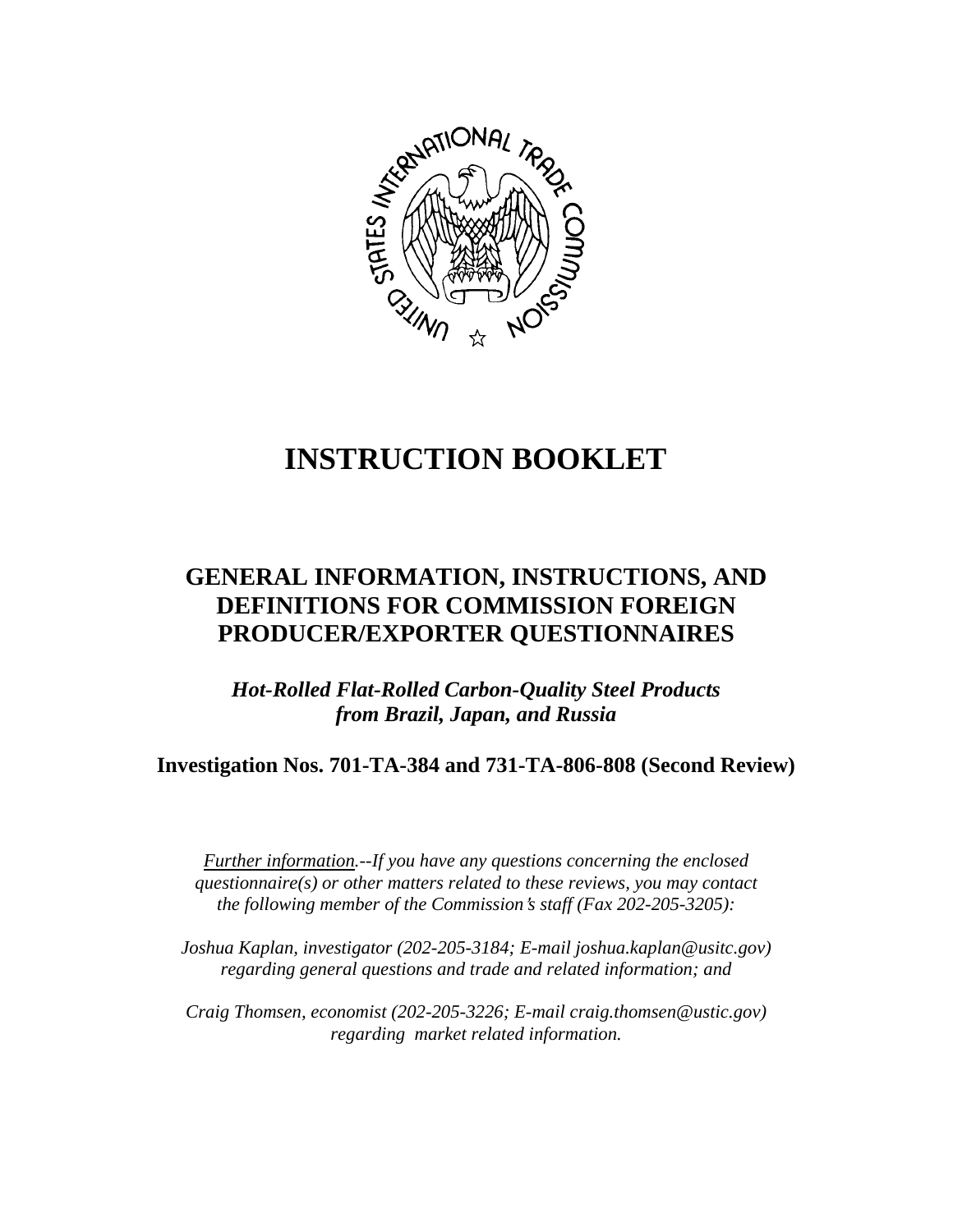#### **GENERAL INFORMATION**

*Background*.-- On June 29, 1999, the Department of Commerce (Commerce) issued an antidumping duty order on imports of hot-rolled steel products from Japan (64 F.R. 34778). Effective July 6, 1999, Commerce suspended the countervailing duty and antidumping duty investigations on such imports from Brazil (64 F.R. 38792 and 38797, July 19, 1999) and, effective July 12, 1999, Commerce suspended the antidumping duty investigation on such imports from Russia (64 F.R. 38642, July 19,1999). Subsequent to the termination of the suspension agreement with respect to the antidumping duty investigation on imports of hot-rolled steel products from Brazil (67 F.R. 6226, February 11, 2002), Commerce issued an antidumping duty order on such imports (67 F.R. 11093, March 12, 2002). Effective September 26, 2004, Commerce terminated the suspension agreement with respect to the countervailing duty investigation on such imports from Brazil and issued a countervailing duty order on such imports (69 F.R. 56040).

On May 3, 2004, the Commission instituted reviews pursuant to section 751(c) of the Tariff Act of 1930 (19 U.S.C. § 1675(c)) (the Act) to determine whether revocation of the orders and termination of the suspension agreement would be likely to lead to continuation or recurrence of material injury to the domestic industry within a reasonably foreseeable time (69 F.R. 24189). Following five year reviews by Commerce and the Commission, effective May 12, 2005, Commerce issued a continuation of the countervailing duty order on hot-rolled steel from Brazil (70 F.R. 30417, May 26, 2005), the antidumping duty orders on hot-rolled steel from Brazil and Japan (70 F.R. 30413, May 26, 2005), and the suspended investigation on imports of hot-rolled steel from Russia (70 F.R. 32571, June 3, 2005).

On April 1, 2010, the Commission instituted reviews pursuant to section 751(c) of the Tariff Act of 1930 (19 U.S.C. § 1675(c)) (the Act) to determine whether revocation of the orders and termination of the suspension agreement would be likely to lead to continuation or recurrence of material injury to the domestic industry within a reasonably foreseeable time (75 F.R. 16504). Each order and suspension agreement for which the Commission and Commerce make affirmative determinations will remain in place. If the Commission makes a negative determination on a particular order or suspension agreement, the Department of Commerce will revoke that order or terminate that suspension agreement.

Questionnaires and other information pertinent to these reviews are available at **http://www.usitc.gov/trade\_remedy/731\_ad\_701\_cvd/investigations/2010/hot\_rolled\_steel\_ br** jp ru//reviewphase.htm. Address all correspondence to the United States International Trade Commission, Washington, DC 20436. Hearing-impaired individuals can obtain information regarding these reviews via the Commission's TDD terminal (202-205-1810).

*Due date of questionnaire(s).*-- Return the completed questionnaire(s) to the United States International Trade Commission by no later than January 10, 2011. **Certain sections of the questionnaire pertaining to 2010 data are to be submitted in a separate filing by February 7, 2011** (these sections have been identified in the questionnaire). Please make sure the completed questionnaire is sent to the attention of Joshua Kaplan. **Return only one copy of the completed questionnaire(s), but please keep a copy for your records so that you can refer to it if the Commission staff contacts you with any questions during the course of the reviews.**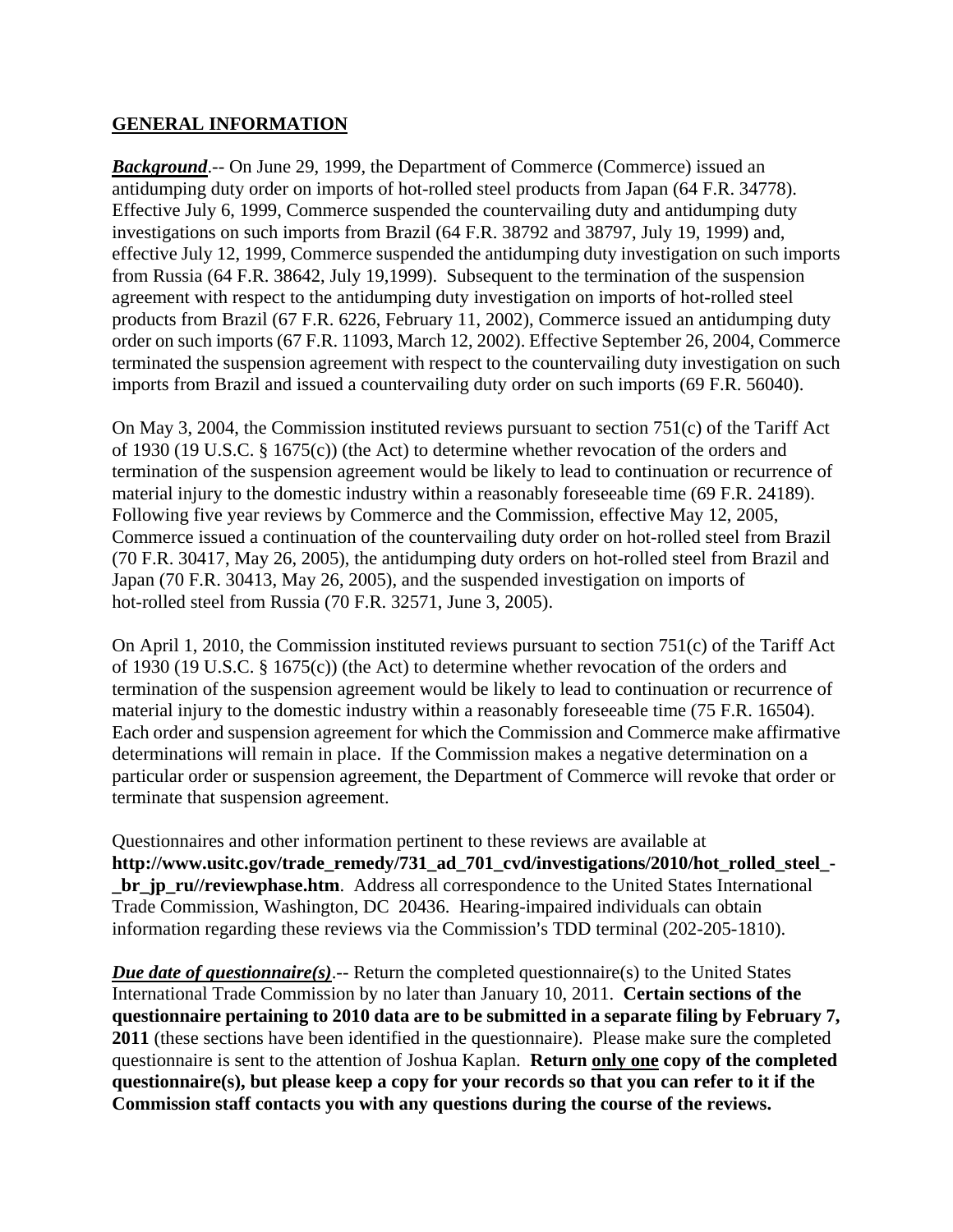# **GENERAL INFORMATION--***Continued*

*Service of questionnaire response(s)*.--In the event that your firm is a party to these reviews, you are required to serve a copy of the questionnaire(s), once completed, on parties to the proceeding that are subject to administrative protective order (see 19 CFR  $\S 207.7$ ). A list of such parties is maintained by the Commission's Secretary and may be obtained by calling 202-205-1803. A certificate of service must accompany the copy of the completed questionnaire(s) you submit (see 19 CFR § 207.7).

*Confidentiality*.--The commercial and financial data furnished in response to the enclosed questionnaire(s) that reveal the individual operations of your firm will be treated as confidential by the Commission to the extent that such data are not otherwise available to the public and will not be disclosed except as may be required by law (see 19 U.S.C. § 1677f). Such confidential information will not be published in a manner that will reveal the individual operations of your firm; however, nonnumerical characterizations of numerical business proprietary information (such as discussion of trends) will be treated as confidential business information only at the request of the submitter for good cause shown.

*Verification***.--The information submitted in the enclosed questionnaire(s) is subject to audit and verification by the Commission. To facilitate possible verification of data, please keep all your workpapers and supporting documents used in the preparation of the questionnaire response(s).**

*Release of information*.--The information provided by your firm in response to the questionnaire(s), as well as any other business proprietary information submitted by your firm to the Commission in connection with the reviews, may become subject to, and released under, the administrative protective order provisions of the Tariff Act of 1930 (19 U.S.C. § 1677f) and section 207.7 of the Commission's Rules of Practice and Procedure (19 CFR  $\S$  207.7). This means that certain lawyers and other authorized individuals may temporarily be given access to the information for use in connection with these reviews or other import-injury proceedings or reviews conducted by the Commission on the same or similar merchandise; those individuals would be subject to severe penalties if the information were divulged to unauthorized individuals.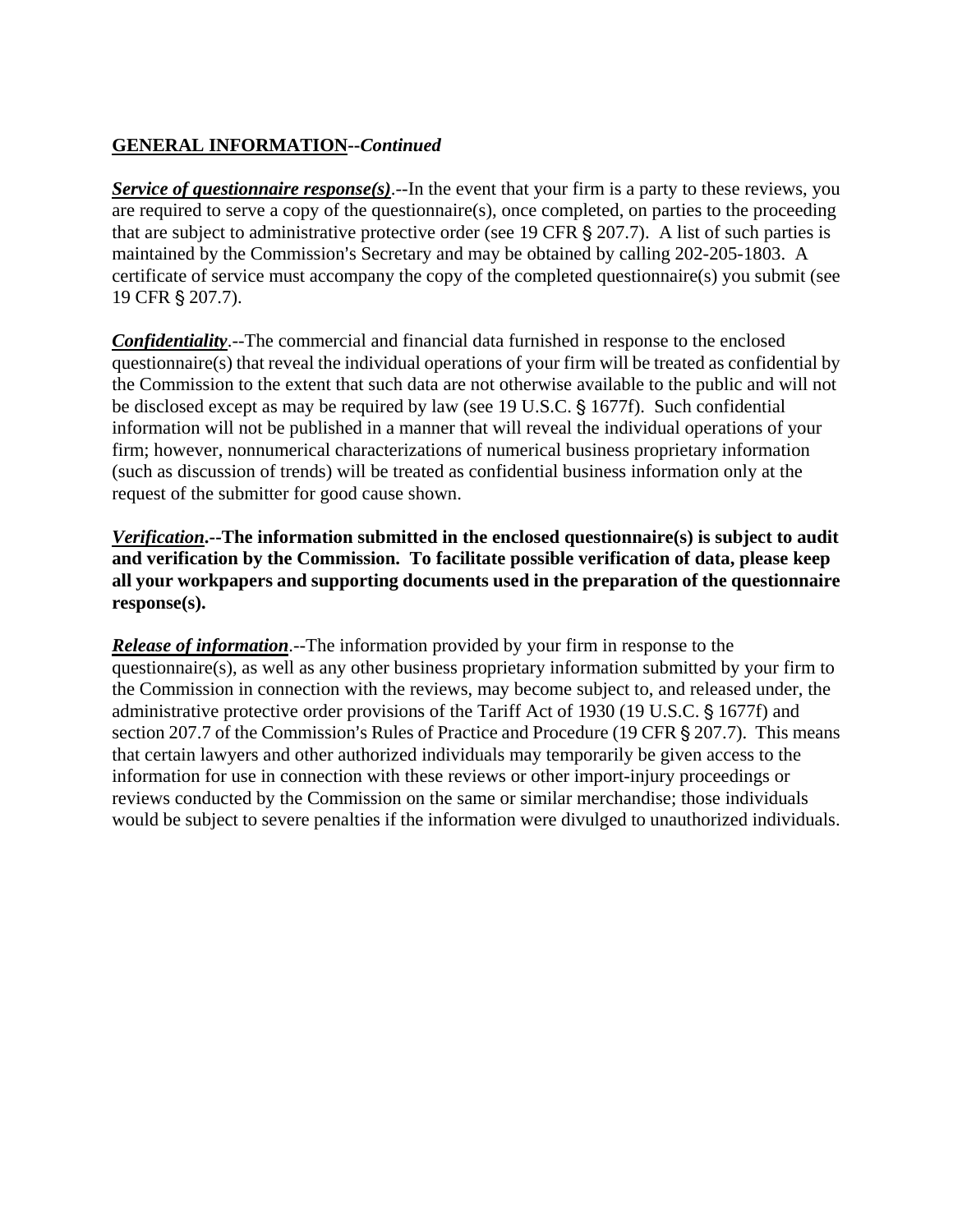## **INSTRUCTIONS**

*Answer all questions*.--Do not leave any question or section blank unless a questionnaire expressly directs you to skip over certain questions or sections. If the answer to any question is "none," write "none." If information is not readily available from your records in exactly the **form requested, furnish carefully prepared estimates--designated as such by the letter E<sup>n</sup>--and explain the basis of your estimates**. Answers to questions and any necessary comments or explanations should be supplied in the space provided or on separate sheets attached to the appropriate page of the questionnaire(s). If your firm is completing more than one questionnaire in connection with these reviews (i.e., a producer, importer, purchaser, and/or foreign producer questionnaire), you need not respond to duplicated questions in the questionnaires.

*Consolidate all establishments by country*.--Report the requested data for your establishment(s) located in Brazil, Japan, and/or Russia. **Firms operating more than one establishment should combine the data for same-country establishments into a single report.** 

*Filing instructions*.—Questionnaires may be filed either electronically or in paper form.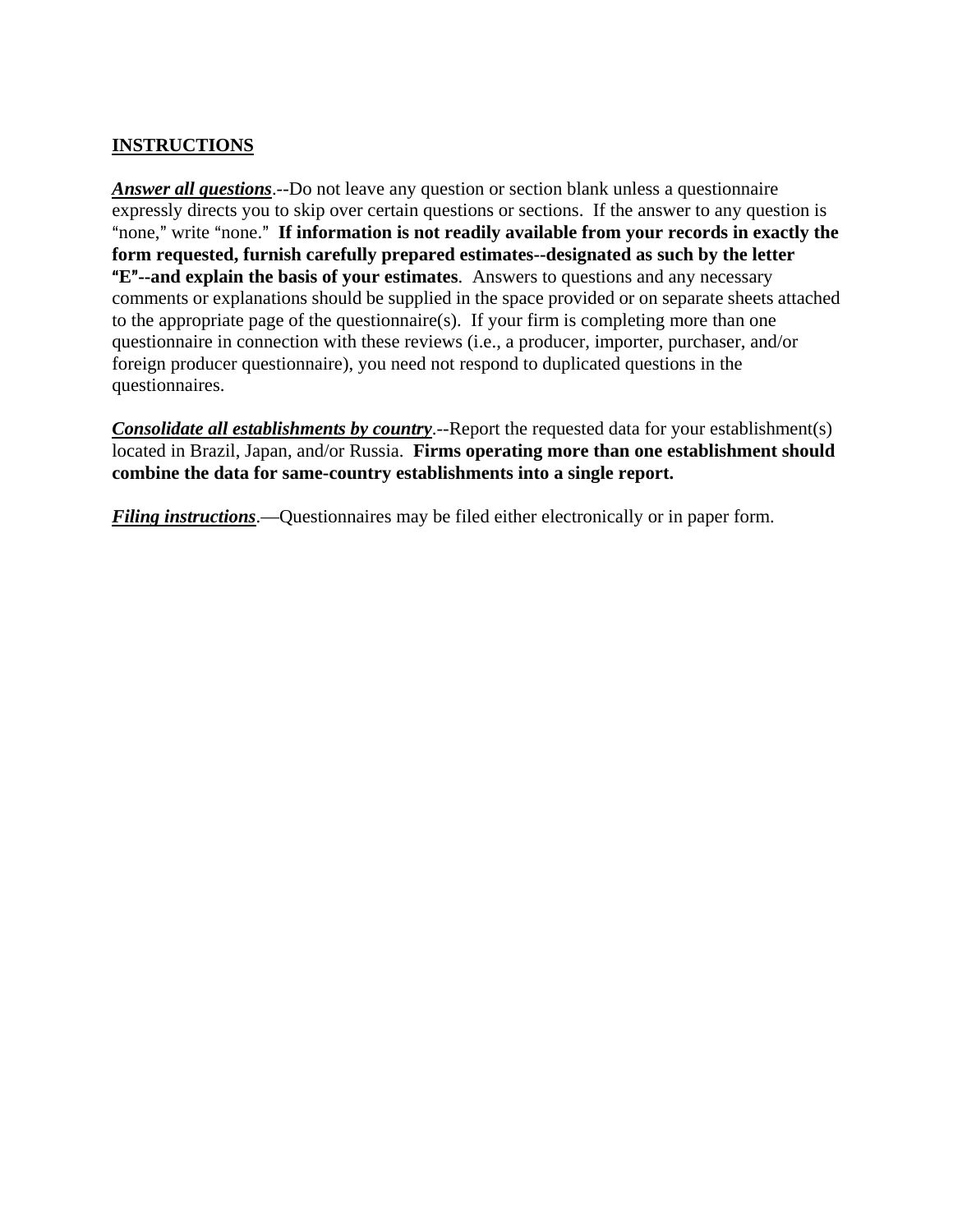#### **INSTRUCTIONS--***Continued*

#### **OPTIONS FOR FILING**

This questionnaire is available as a "fillable" form in MS Word format on the Commission's website at

**http://www.usitc.gov/trade\_remedy/731\_ad\_701\_cvd/investigations/2010/hot \_rolled\_steel\_-\_br\_jp\_ru//reviewphase.htm** 

*Please do not attempt to modify the format or permissions of the questionnaire document*. You may complete the questionnaire and submit it, electronically, or you may print it out and submit it in paper form, as described below:

**• Compact disc (CD)**.—Copy your questionnaire onto a CD, include a signed certification page (page 1) (either in paper form or scanned PDF copied onto CD), and mail to the address above. *It is strongly recommended that you use an overnight mail service. U.S. mail sent to government offices undergoes additional processing which not only results in substantial delays in delivery but may also damage CDs.* 

**• E-mail**.—E-mail your questionnaire to the investigator identified on page 1 of the Instruction Booklet; include a scanned PDF of the signed certification page (page 1). Type the following in the e-mail subject line: BPI Questionnaire, **INV. NO. 701-384**. *Please note that submitting your questionnaire by e-mail may subject your firm's business proprietary information to transmission over an unsecure environment and to possible disclosure. If you choose this option, the Commission warns you that any risk involving possible disclosure of such information is assumed by the submitter and not by the Commission.* 

**• Fax**.—Fax to 202.205.3205.

**• Overnight mail service**.—Mail to the following address:

#### **United States International Trade Commission Office of Investigations, Room 615 500 E Street SW Washington, DC 20024**

**• U.S. mail**.—Mail to the address above, but use zip code 20436. *This option is not recommended. U.S. mail sent to government offices undergoes additional processing to screen for hazardous materials; this additional processing results in substantial delays in delivery.* 

Note: If you are a party to the proceeding, and service of the questionnaire is required, such service should be made in paper form.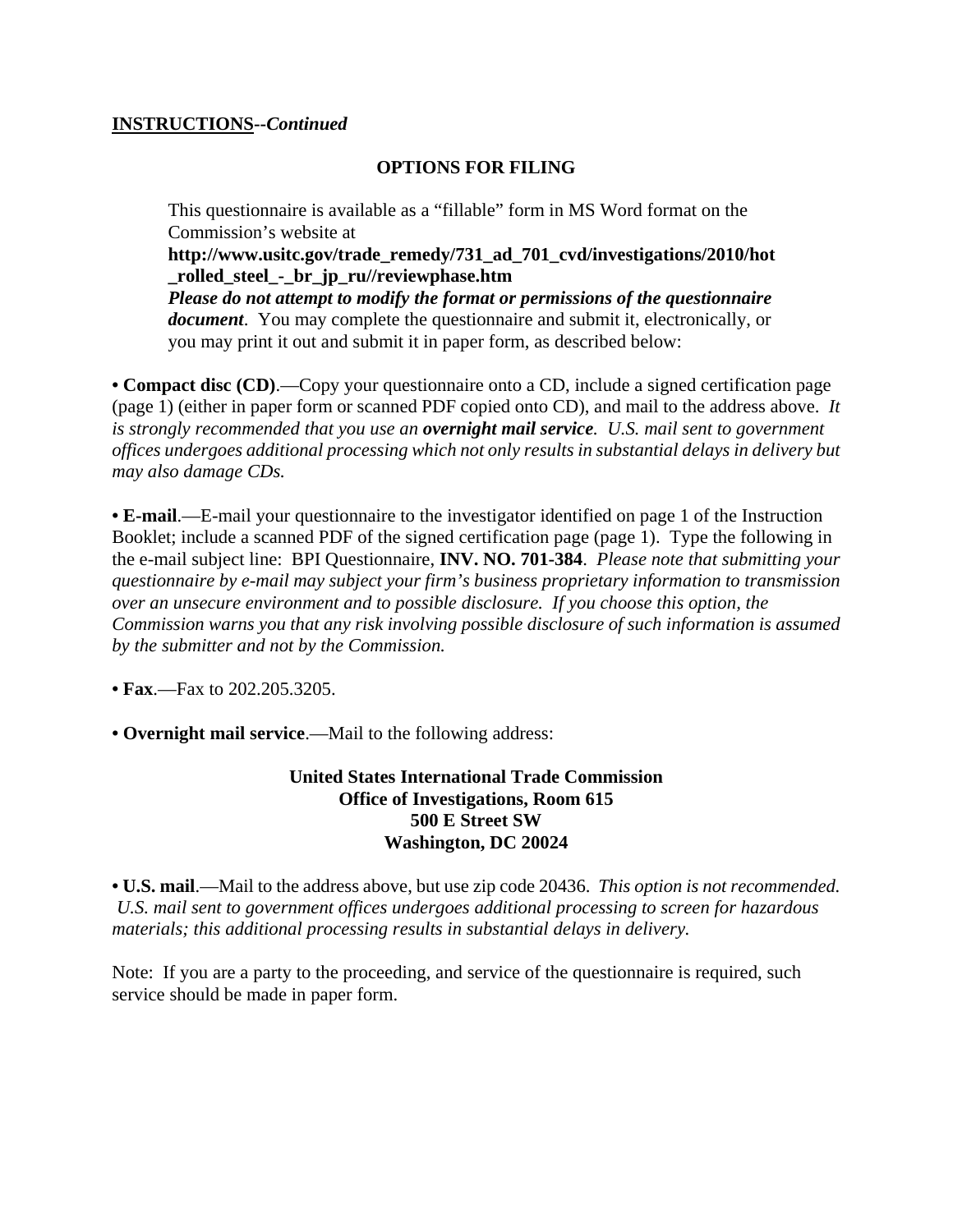#### **DEFINITIONS**

 $\overline{a}$ 

#### *Hot-Rolled Flat-Rolled Carbon-Quality Steel Products ("hot-rolled steel")* –

For purposes of these orders, the products covered are hot-rolled flat-rolled carbon-quality steel products of a rectangular shape, of a width of 0.5 inch or greater, neither clad, plated, nor coated with metal and whether or not painted, varnished, or coated with plastics or other non-metallic substances, in coils (whether or not in successively superimposed layers) regardless of thickness, and in straight lengths, of a thickness less than 4.75 mm and of a width measuring at least 10 times the thickness. Universal mill plate (i.e., flat-rolled products rolled on four faces or in a closed box pass, of a width exceeding 150 mm but not exceeding 1250 mm and of a thickness of not less than 4 mm, not in coils and without patterns in relief) of a thickness not less than 4.0 mm is not included within the scope of these investigations. Specifically included in this scope are vacuum degassed, fully stabilized (commonly referred to as interstitial-free ("IF")) steels, high strength low alloy ("HSLA") steels, and the substrate for motor lamination steels. IF steels are recognized as low carbon steels with micro-alloying levels of elements such as titanium and/or niobium added to stabilize carbon and nitrogen elements. HSLA steels are recognized as steels with micro-alloying levels of elements such as chromium, copper, niobium, titanium, vanadium, and molybdenum. The substrate for motor lamination steels contains micro-alloying levels of elements such as silicon and aluminum. $<sup>1</sup>$ </sup>

Steel products to be included in the scope of these orders, regardless of Harmonized Tariff Schedule of the United States ("HTSUS") definitions, are products in which: (1) iron predominates, by weight, over each of the other contained elements; (2) the carbon content is 2 percent or less, by weight; and (3) none of the elements listed below exceeds the quantity, by weight, respectively indicated: 1.80 percent of manganese, or 1.50 percent of silicon, or 1.00 percent of copper, or 0.50 percent of aluminum, or 1.25 percent of chromium, or 0.30 percent of cobalt, or 0.40 percent of lead, or 1.25 percent of nickel, or 0.30 percent of tungsten, or 0.012 percent of boron, or 0.10 percent of molybdenum, or 0.10 percent of niobium, or 0.41 percent of titanium, or 0.15 percent of vanadium, or 0.15 percent of zirconium. All products that meet the

<sup>&</sup>lt;sup>1</sup> Hot-rolled steel imported under the following statistical reporting numbers of the Harmonized Tariff Schedule of the United States (HTSUS): 7208.10.1500, 7208.10.3000, 7208.10.6000, 7208.25.3000, 7208.25.6000, 7208.26.0030, 7208.26.0060, 7208.27.0030, 7208.27.0060, 7208.36.0030, 7208.36.0060, 7208.37.0030, 7208.37.0060, 7208.38.0015, 7208.38.0030, 7208.38.0090, 7208.39.0015, 7208.39.0030, 7208.39.0090, 7208.40.6030, 7208.40.6060, 7208.53.0000, 7208.54.0000, 7208.90.0000, 7210.70.3000, 7210.90.9000, 7211.14.0030, 7211.14.0090, 7211.19.1500, 7211.19.2000, 7211.19.3000, 7211.19.4500, 7211.19.6000, 7211.19.7530, 7211.19.7560, 7211.19.7590, 7212.40.1000, 7212.40.5000, 7212.50.0000. Hot-rolled flat-rolled carbon-quality steel covered by these orders, including: vacuum degassed, fully stabilized; high strength low alloy; and the substrate for motor lamination steel may also enter under the following tariff numbers: 7225.11.0000, 7225.19.0000, 7225.30.3050, 7225.30.7000, 7225.40.7000, 7225.99.0090, 7226.11.1000, 7226.11.9030, 7226.11.9060, 7226.19.1000, 7226.19.9000, 7226.91.5000, 7226.91.7000, 7226.91.8000, 7226.99.0000, and 7226.99.0180. Although the HTSUS subheadings are provided for convenience and customs purposes, the written description of the merchandise under order is dispositive.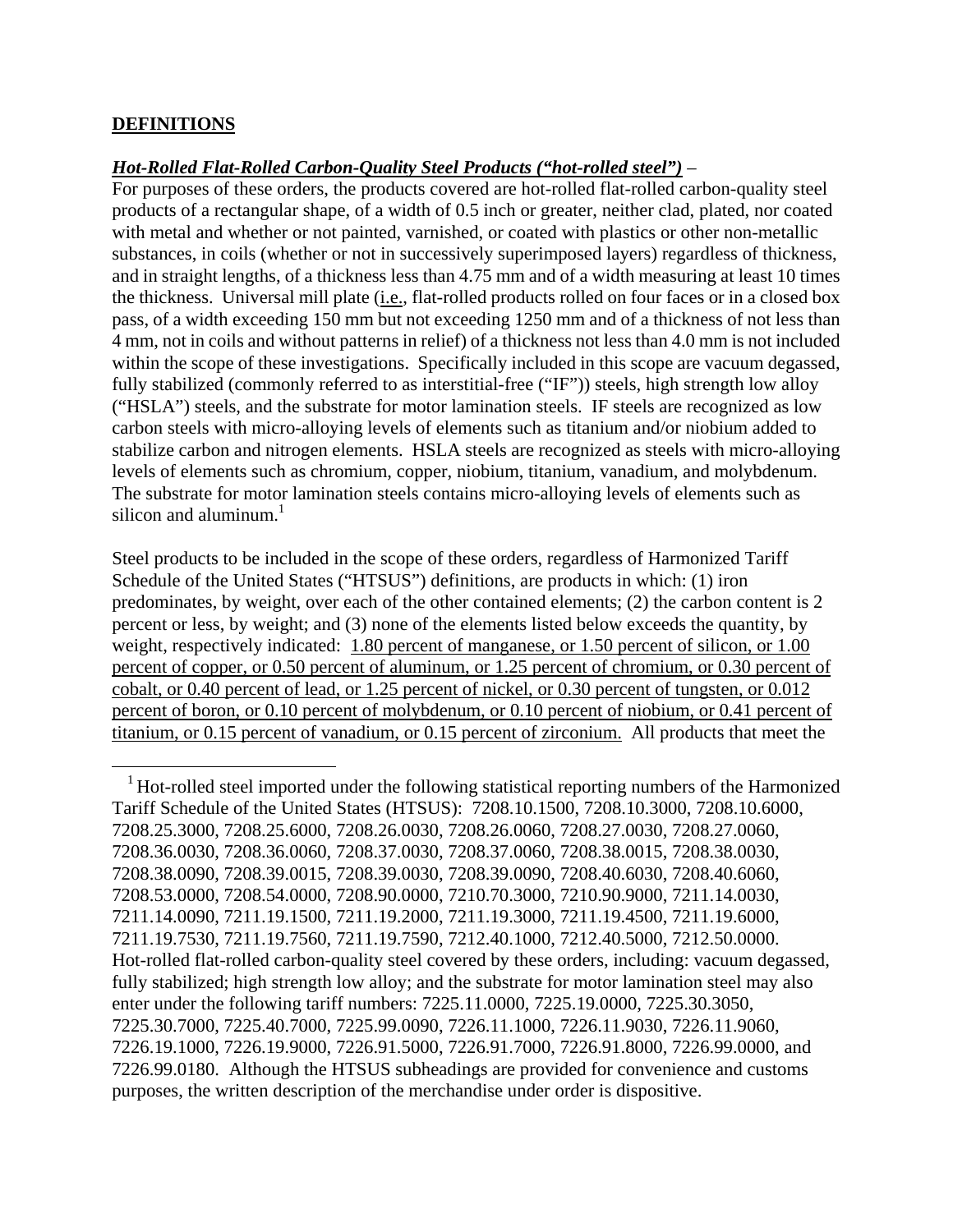# **DEFINITIONS--***Continued*

physical and chemical description provided above are within the scope of this order unless otherwise excluded.

*Exclusions* ---The following products, by way of example, are outside and/or specifically excluded from the scope of these reviews:

*Group A* -- Alloy hot-rolled steel products in which at least one of the chemical elements exceeds those listed above (including e.g., ASTM specifications A543, A387, A514, A517, and A506); SAE/AISI grades of series 2300 and higher; Ball bearing steels, as defined in the HTSUS; Tool steels, as defined in the HTSUS; Silico-manganese (as defined in the HTSUS) or silicon electrical steel with a silicon level exceeding 1.50 percent; ASTM specifications A710 and A736; and USS abrasion-resistant steels (USS AR 400, USS AR 500).

*Group B* -- Finally, the following specified products are excluded.

1. Hot-rolled steel coil which meets the following chemical, physical and mechanical specifications:

| ╰               | Mn           |               | N             | Si              | ◡               | Ċu              | Ni                |
|-----------------|--------------|---------------|---------------|-----------------|-----------------|-----------------|-------------------|
| $0.10 - 0.14\%$ | $0.90\%$ Max | 0.025%<br>Max | 0.005%<br>Max | $0.30 - 0.50\%$ | $0.50 - 0.70\%$ | $0.20 - 0.40\%$ | $\vert$ 0.20% Max |

Width  $= 44.80$  inches maximum; Thickness  $= 0.063 - 0.198$  inches; Yield Strength  $= 50,000$ psi minimum; and Tensile Strength = 70,000-88,000 psi.

2. Hot-rolled steel coil which meets the following chemical, physical and mechanical specifications:

| ◡               | Mn            | D      | C<br>ມ | Si            | ◡             | <b>Cu</b> | Ni    | Mo    |
|-----------------|---------------|--------|--------|---------------|---------------|-----------|-------|-------|
| $0.10 - 0.16\%$ | $0.70 - 0.90$ | 0.025% | 0.006% | $0.30 - 0.50$ | $0.50 - 0.70$ | 0.25%     | 0.20% | 0.21% |
|                 | %             | Max    | Max    | %             | %             | Max       | Max   | Max   |

Width  $= 44.80$  inches maximum; Thickness  $= 0.350$  inches maximum; Yield Strength  $=$ 80,000 psi minimum; and Tensile Strength = 105,000 psi

3. Hot-rolled steel coil which meets the following chemical, physical and mechanical specifications:

| ◡               | Mn           |        | ້      | Si           | $\rm Cr$     | Cu           | Ni    | V(wt) | Cb    |
|-----------------|--------------|--------|--------|--------------|--------------|--------------|-------|-------|-------|
| $0.10 - 0.14\%$ | $1.30 - 1.8$ | 0.025% | 0.005% | $0.30 - 0.5$ | $0.50 - 0.7$ | $0.20 - 0.4$ | 0.20% | 0.10  | 0.08% |
|                 | 0%           | Max    | Max    | 0%           | 0%           | 0%           | Max   | Max   | Max   |

Width  $= 44.80$  inches maximum; Thickness  $= 0.350$  inches maximum; Yield Strength  $=$ 80,000 psi minimum; and Tensile Strength = 105,000 psi Aim.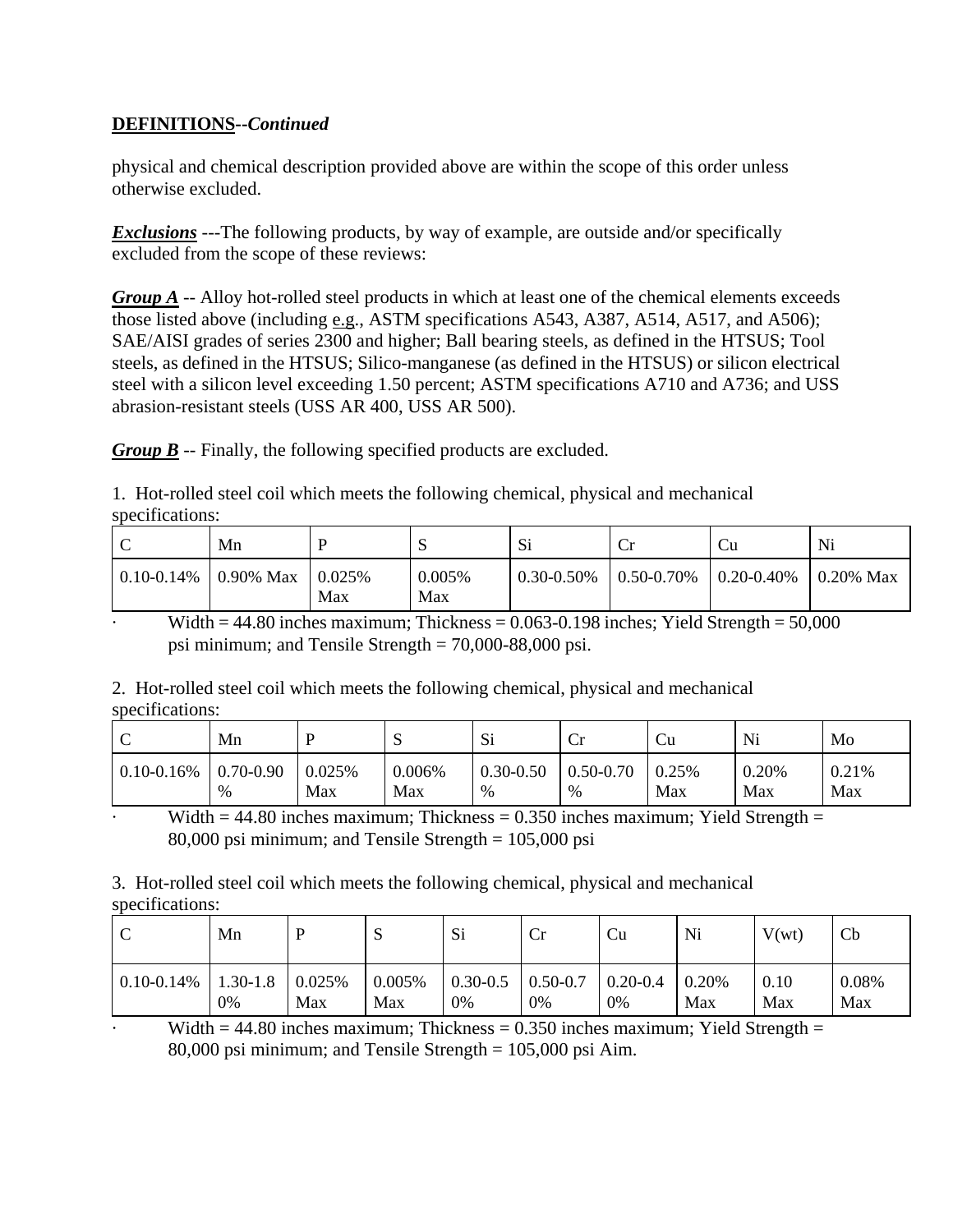## **DEFINITIONS--***Continued*

4. Hot-rolled steel coil which meets the following chemical, physical and mechanical specifications:

| $\mathcal{C}$ | Mn           | D             | ມ            | Si           | Cr           | Cu           | Ni           | Nb            | Al                |
|---------------|--------------|---------------|--------------|--------------|--------------|--------------|--------------|---------------|-------------------|
| $0.15\%$ Max  | 1.40%<br>Max | 0.025%<br>Max | 0.01%<br>Max | 0.50%<br>Max | 1.00%<br>Max | 0.50%<br>Max | 0.20%<br>Max | 0.005%<br>Max | $0.01 -$<br>0.07% |
| $\mathbf{R}$  |              |               |              |              |              |              |              |               |                   |

Note: Treated with Ca.

Width = 39.37 inches; Thickness = 0.181 inches maximum; Yield Strength =  $70,000$  psi minimum for thicknesses less than or equal to 0.148 inches and 65,000 psi minimum for thicknesses  $> 0.148$  inches; and Tensile Strength = 80,000 psi minimum.

5. Hot-rolled dual phase steel, phase-hardened, primarily with a ferritic-martensitic microstructure, containing 0.9 percent up to and including 1.5 percent silicon by weight, further characterized by either

- $\cdot$  (i) tensile strength between 540 N/mm<sup>2</sup> and 640 N/mm<sup>2</sup> and an elongation percentage greater than or equal to 26 percent for thicknesses of 2 mm and above, or
- $\cdot$  (ii) a tensile strength between 590 N/mm<sup>2</sup> and 690 N/mm<sup>2</sup> and an elongation percentage greater than or equal to 25 percent for thicknesses of 2mm and above.

6. Hot-rolled bearing quality steel, SAE grade 1050, in coils, with an inclusion rating of 1.0 maximum per ASTM E 45, Method A, with excellent surface quality and chemistry restrictions as follows: 0.012 percent maximum phosphorus, 0.015 percent maximum sulfur, and 0.20 percent maximum residuals including 0.15 percent maximum chromium.

7. Grade ASTM A570-50 hot-rolled steel sheet in coils or cut lengths, width of 74 inches (nominal, within ASTM tolerances), thickness of 11 gauge (0.119 inch nominal), mill edge and skin passed, with a minimum copper content of 0.20 percent.

*Firm*.--An individual proprietorship, partnership, joint venture, association, corporation (including any subsidiary corporation), business trust, cooperative, trustee in bankruptcy, or receiver under decree of any court.

*Related firm.*--A firm that your firm solely or jointly owned, managed, or otherwise controlled; a firm that solely or jointly owned, managed, or otherwise controlled your firm; and/or a firm that was solely or jointly owned, managed, or otherwise controlled by a firm that also solely or jointly owned, managed, or otherwise controlled your firm.

*Establishment*.--Each facility of a firm in Brazil, Japan, or Russia involved in the production of hot-rolled steel (as defined above), including auxiliary facilities operated in conjunction with (whether or not physically separate from) such facilities.